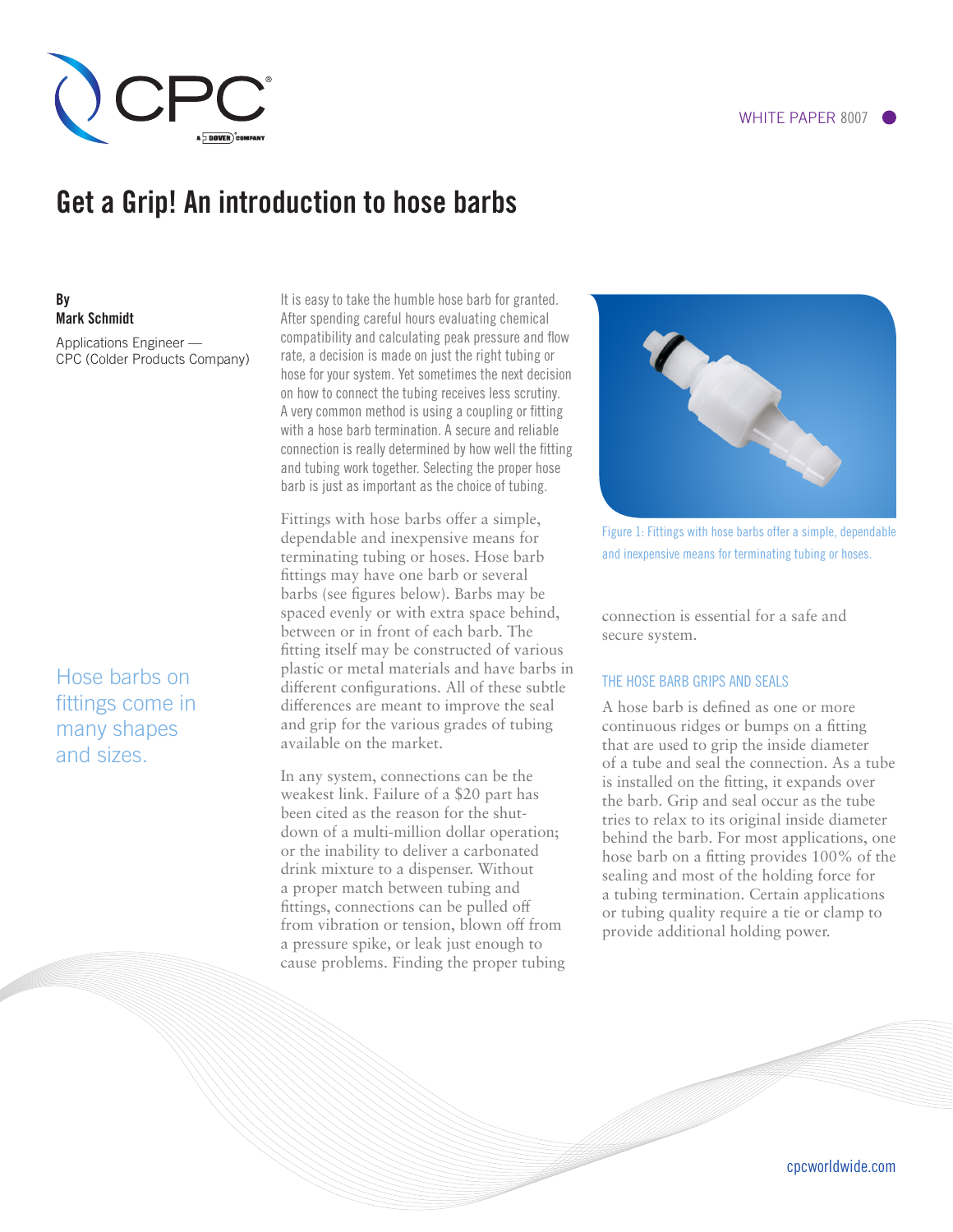

While compression and screw-on fittings have their place, the barbed fitting remains the dominant system for connecting flexible tubing.

Hose barbs on fittings come in many shapes and sizes. Slope and depth of the barb, sharpness of the gripping edge, number of barbs, and spacing of barbs are all factors that contribute to the gripping and sealing ability of hose barbs. The internal diameter of the tube, flexibility of the tube material, and the intended application all factor into the decision on which fitting to choose for the job.

A key component of determining tubing terminations is the accuracy of the inside diameter of tubing. Given the inherent variability in tubing and hose material, it is important to carefully select a fitting or coupling that meets the inside diameter specification of the tubing being used.

The rubber hose and plastic tubing available today all exhibit different levels of flexibility, a factor that plays a large part in how well a connection performs. In general, the softer the tubing, the more likely that a hose barb type fitting is appropriate for the application. While it is the inside diameter of the tube that largely determines selection of the proper fitting, there are other factors to consider:

- *Pull-off resistance:* When a tube is pulled, it tends to contract and grab more tightly. A particular fitting will therefore exhibit different tensile strength characteristics for different sizes and grades of tubing. If the barb is too sharp and the tubing is very soft, enough pulling and vibration could cut the material and cause leaks and failure. On the other hand, a shallow or rounded barb mated with very stiff tubing may allow a tube to disengage with minimal pulling force.
- *Blow-off resistance:* Spikes in pneumatic or hydraulic pressure tend to make tubes expand, potentially loosening the grip of the barb. For high pressure applications, the shape and arrangement of barbs and the relative flexibility of the tubing

determines how the connection will perform under expansion of the tubing material.

• *Ease of installation:* Shape and placement of barb(s) on fittings combined with tubing flexibility determine the force required to connect the fitting to the tubing. Easing the burden of the installation technician is one issue to consider. More important, if it is too difficult to push tubing onto the fitting, the tubing may not grip properly and open the possibility for leaks and failure.

Clearly, selection of tubing, hoses and couplings or fittings is best made in tandem. Securing samples of each for evaluation is a great place to start.

#### THE RIGHT NUMBER OF BARBS

It could be tempting to conclude that more barbs on a fitting provide better holding and sealing power. After all, hose barbs are designed to grip the inside of a tube; it seems logical that more barbs will provide more gripping power. In reality, this is not always true.

The right number of barbs for a fitting really depends upon the application and type of tubing used. For example, fittings for many medical applications such as IV sets and chest drains that use very flexible tubing have only one barb. While this barb provides 100% of the sealing and most of the gripping, the fitting features a smooth area behind the barb. Instead of using a clamp to secure the connection, this smooth area allows tubing to be permanently bonded to the fitting.

In the absence of clamps or use of bonding materials, some fitting designs show that one barb provides better gripping power than multiple barbs. The reason is found not so much in the geometry of the barb but in the spacing of barbs and the behavior of the tubing. As the tubing is pushed onto the fitting over the barb, it expands over the barb and relaxes on the other side. This is where the gripping occurs where the tubing relaxes to its original shape just beyond the barb.

The right number of barbs for a fitting really depends upon the application and type of tubing used.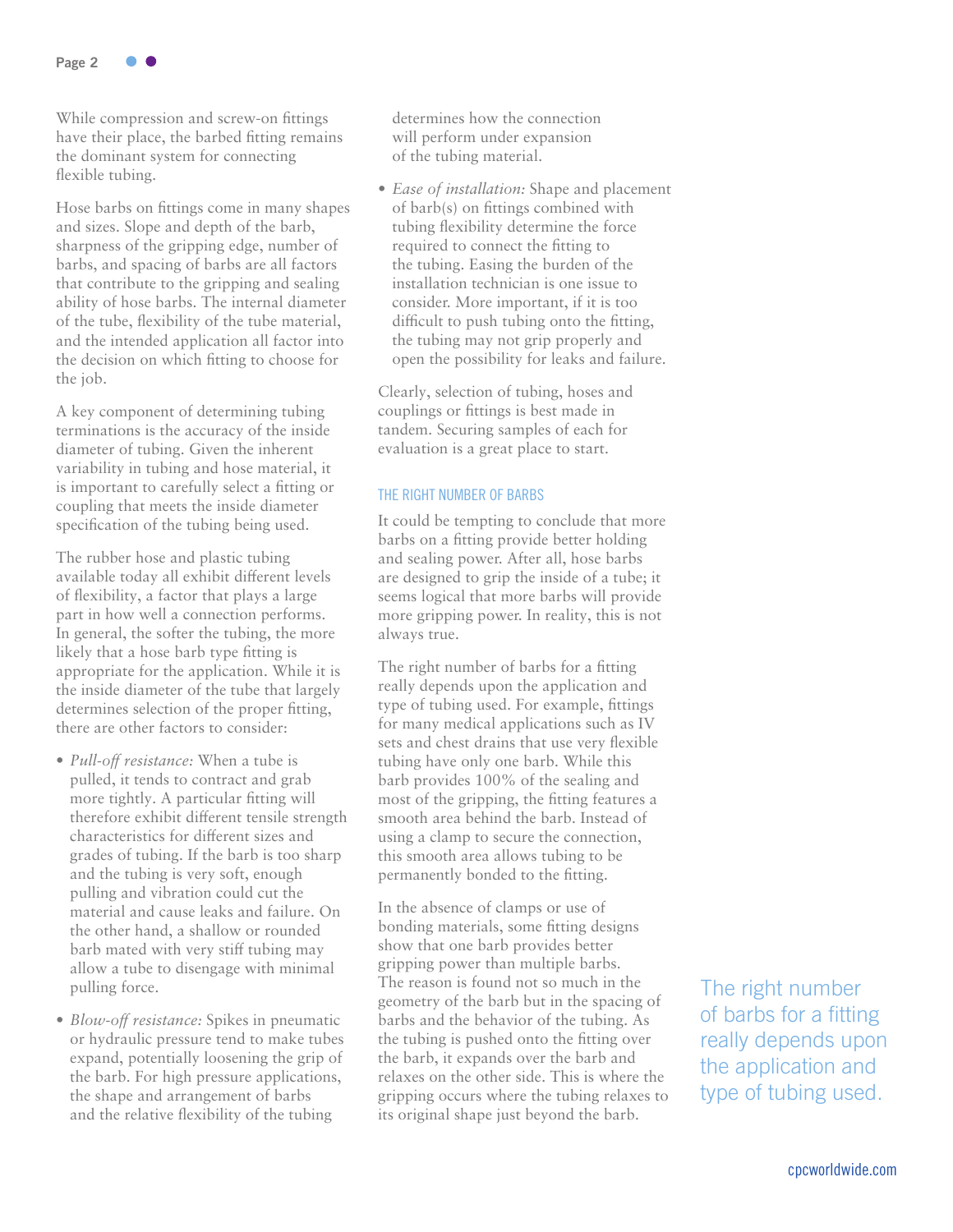Page 3  $O<sub>o</sub>$ 

Of course, the wild card is the tubing used in the application. Tubing with poor memory—that won't relax—will not grip as well on barbed fittings and will require a clamp.

This is not to say that multiple hose barbs on fittings are bad. For example, if barbs are spaced so that the tubing relaxes between each barb, then each additional barb can provide additional grip. Yet if barbs are spaced so that the tubing cannot relax, then only the end barb provides significant grip. In this case, multiple barbs on a fitting may make you feel good, but they don't necessarily translate into improved grip. However, multiple barbs provide more than one sealing surface which is important if one of the barbs gets damaged.

#### TO CLAMP OR NOT TO CLAMP

While the hose barb effectively grips the inside of the tube, clamps provide an extra measure of holding power from the outside. Use of clamps depends upon the tubing material, the pressure of the system and environmental conditions. Some will use a clamp no matter the situation. For highly inflexible tubing, clamps are often necessary. Tubing that has been repeatedly installed and removed over one or more barbs and is no longer elastic enough to relax behind a barb will require a clamp, too. Certainly, if pressures and temperatures are unknown, and when vibration might be an issue, clamps are an important element to consider when connecting tubing to fittings.

On the other hand, with higher quality materials such as braided tubing, or in a range of pressure systems, clamps may not be necessary. In these cases, the hose barb provides more than enough blow-off and pull-off resistance.

There is also a downside to clamps. If installed incorrectly, clamps can actually induce leaks and failures.

If a tie-type clamp is cinched too tightly on low durometer, or soft, tubing the clamp can lift the tubing away from the fitting. Securing a clamp over the portion of tubing that is stretched over a barb can have the same effect—degrade the seal enough to cause leaks.

Installed properly behind hose barbs, the clamp is highly effective for providing additional grip on tubing. Still, it is worth investigating the pull-off and blow-off resistance of barbed fittings before you commit to clamps. After testing in your own application you may find that you don't need to use a clamp and that the proper combination of tubing and hose barb alone will perform to your specifications.

Use of clamps depends upon the tubing material, the pressure of the system and environmental conditions.

#### WOULD YOU LIKE METAL OR PLASTIC?

For extremely high pressure applications, for handling certain chemicals and compounds, or where the environment can be rough, a metal fitting is often the best choice. Yet just because metal is an inherently stronger material it doesn't mean that metal fittings provide gripping force that is superior to plastic fittings.

With plastic fittings, the gripping edge of the barb can be molded precisely with no radius—sharp enough to grab, but not so sharp as to cut the tube. This is not always the case with barbs on metal fittings. Different manufacturing techniques, such as application of a plating layer to the metal fitting, create a radius over

the barb that dulls the gripping and sealing edge. In terms of gripping tubing and holding the pressure, plastic barbs will perform equally, if not better, than metal barbs. In addition, plastic fittings will almost always cost less.

Of course, not all plastic fittings are created equal. In making a plastic part, a mold opens and closes as each piece is produced. In this process, a parting line is created, a seam that produces a slight imperfection on the plastic part where the two halves of the mold meet. On the barb of a fitting, a mold parting line invites leaks and system failure. Parting lines are especially prevalent with a poorly molded part or where the manufacturer has skimped on tooling investment or maintenance.

Mold parting lines on barbs present a potential weakness for plastic fittings with hose barbs. To remedy the situation, it is possible to create parting-line-free hose barbs. Using advanced molding processes, the mold parting line extends from the body of the fitting no further than the base of the barb. This more expensive manufacturing process ensures a smooth, uniform surface on the barb that is necessary for a tight grip and seal.

With plastic fittings, the gripping edge of the barb can be molded precisely with no radius.

**MARINAL**